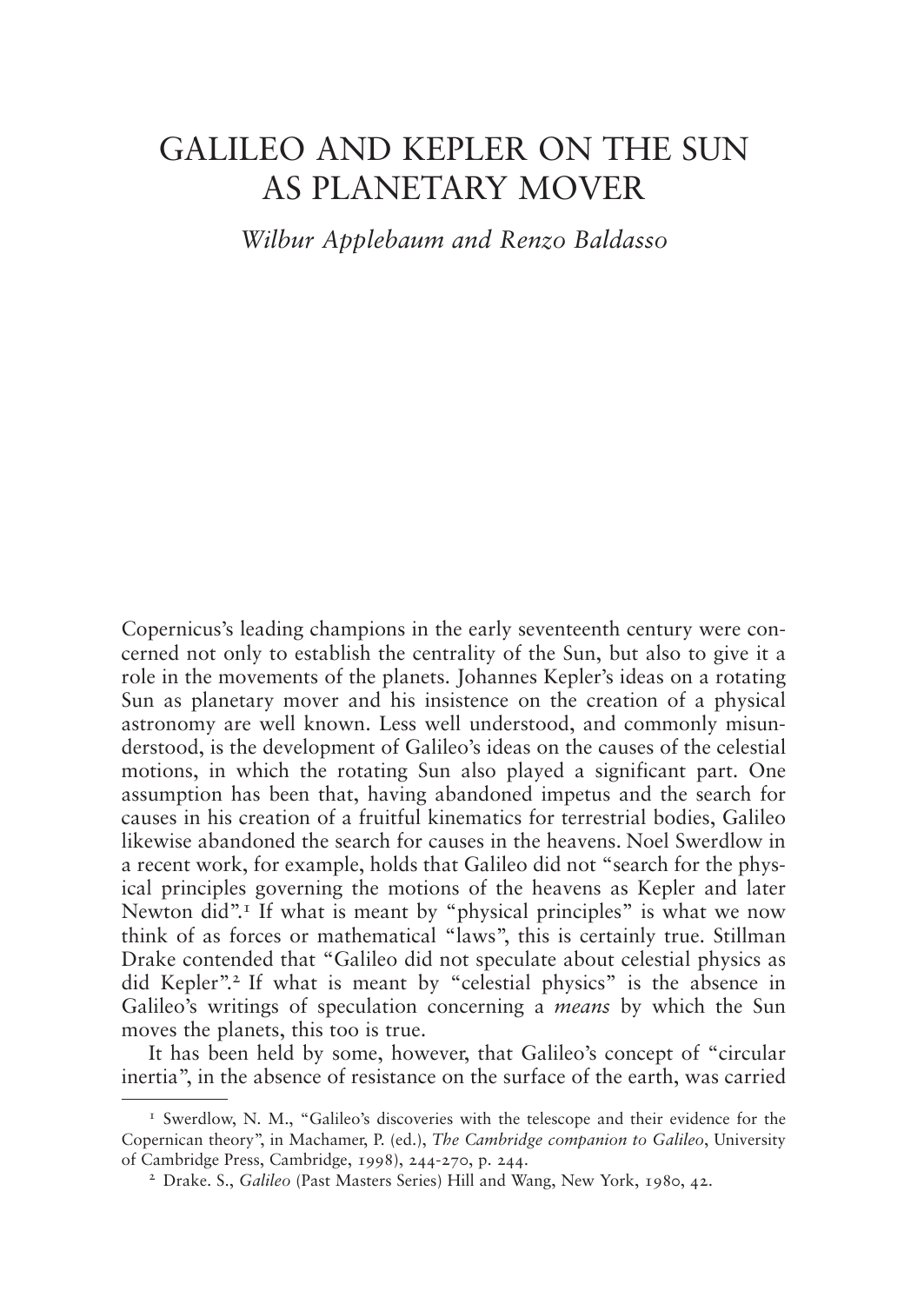over to the heavens, so that no mover was required to move the planets.<sup>3</sup> Evidence for this position may also thought to have been found in Galileo's discussion of a Platonic cosmogony in the early part of the First Day of his *Dialogue concerning the two chief world systems—Ptolemaic and Copernican* and in his *Two new sciences* of 1638, where no mover of the planets in their orbits seems to have been required.<sup>4</sup> It is the thesis of this paper that in his search for proof of the heliocentric system Galileo did indeed speculate about a cause for motions of the planets. Fully aware of a long-standing tradition concerning the Sun's power to confer motion, Galileo's telescopic investigations of the Sun and the discovery and systematic observations of sunspots and their movements led him to conclude that the Sun rotates and thereby moves the planets.

The concept of the Sun as a source of motion in a general sense originated in Antiquity. Plato's *Timaeus* developed the pre-Socratic idea of a natural tendency of spheres, including the stars and "planets", including the Sun, to rotate.<sup>5</sup> Subsequent Neoplatonic literature divinized the Sun, frequently cited it, although itself unmoved, as governor and regulator of the cosmos, and a source of light, heat, nourishment, and motion. $\delta$  Copernicus wrote that "the Sun as if seated on a royal throne governs his household of Stars as they circle around him". <sup>7</sup> The Sun as a source of motion is found in pseudo-Dionysius the Areopagite, as well as in Marsilio Ficino, Patrizi, Telesio, Rheticus, Bruno, Gilbert, and Campanella, among others.<sup>8</sup> Early in his career as a Copernican, Kepler held the Sun to be immobile, yet a source of motion.

<sup>4</sup> *Dialogue concerning the two chief world systems—Ptolemaic and Copernican*, trans. Stillman Drake, University of California Press, Berkeley and Los Angeles, 1953, hereafter cited as *Dialogue,* 21-22, 29 and *Two new sciences: Including centers of gravity and force of percussion*, trans. with introduction and notes by Stillman Drake, University of Wisconsin Press, Madison, 1974, hereafter cited as *Two new sciences*, 233.

<sup>5</sup> Plato, *Timaeus*, 33B-34A, 40A,B.

<sup>6</sup> Macrobius, in his *Commentary on the Dream of Scipio* referred to the Sun as the "regulator" of the other planets. Grant, E., *Planets, stars and orbs*, Cambridge University Press, Cambridge, 1994, 453. Similar ideas may be found in Pliny, Cleomedes, and Theon of Smyrna. See also Koyré, *op. cit.* [Note 3], 63 ff.

<sup>7</sup> Copernicus, N, *On the revolutions of the heavenly spheres*, trans. A. M. Duncan, David & Charles, Newton Abbott, 1976, 50.

<sup>8</sup> Galileo quoted from pseudo-Dionysius's *Of divine names* on the Sun's powers in a letter to Piero Dini in the spring of 1615 and in his letter to the Grand Duchess. Drake, S. *Galileo at work: His scientific biography*, University of Chicago Press, Chicago, 1978, 247 and

<sup>3</sup> Shea, W. R., *Galileo's intellectual revolution*, Macmillan, London, 1972), 139; Koyré, A., *La révolution astronomique*, Hermann, Paris, 1961, 468; Hall, A. R., *The revolution in science 1500-1750*, Longman, London and New York, 1983, 109; Cohen, I. B. *The birth of a new physics*, Doubleday, New York, 1985, 142; Aiton, E. J., *The vortex theory of planetary motions*, Science History Publications, New York, 1972, 20; Stillman Drake, however, did not share their opinion. See Drake, S., *Discoveries and opinions of Galileo*, Doubleday: Garden City, NY, 113-114 n. 8. The indexes to *Le opere di Galileo Galilei*, (ed.) Favaro, A., 20 vols., Barbèra, Florence, 1890-1909, hereafter cited as Galileo, *Opere*, only mention solar rotation in the entry for "Sunspots", but not in connection with planetary motion.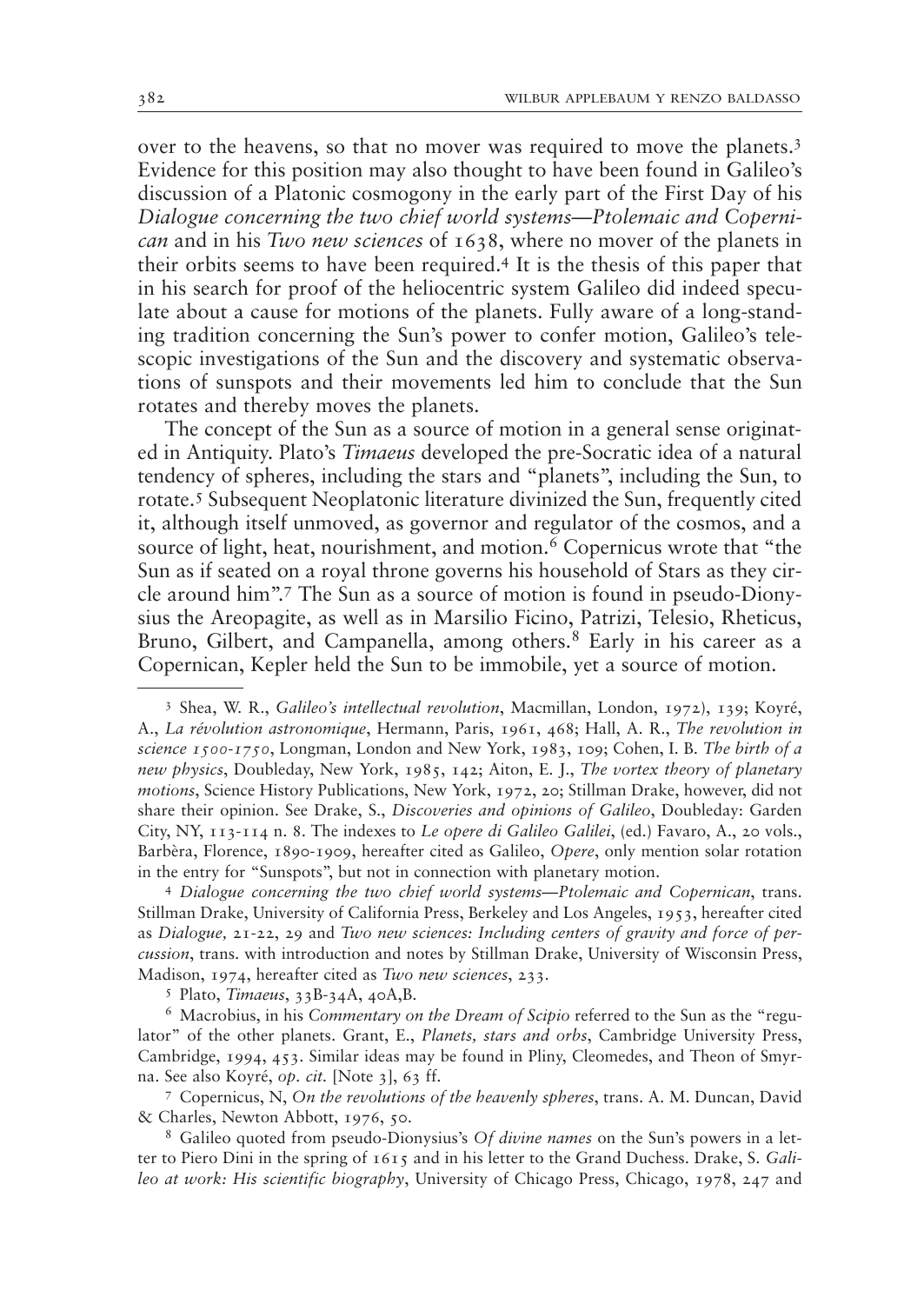With the failure to observe parallaxes for the nova of  $1572$ , the comet of 1577, and subsequent novae, the existence of celestial spheres was called into question. Since they naturally rotated and carried the planets, the dissolution of the celestial spheres required that other means be sought to account for the motions of the planets.<sup>9</sup> Some, including Giordano Bruno, and Kepler initially, drew on ancient traditions of internal movers of the celestial bodies. Noting that, in the absence of celestial spheres, Copernicus's third motion of the Earth was unnecessary, Bruno began to speculate on alternative causes of the Earth's rotation.<sup>10</sup> In his *La cena de le ceneri* of 1584 he put forward the concept of the Sun's rotation and the rotations of the planets as caused by internal movers.<sup>11</sup> After studying cosmological theories in Germany, he proposed in his *De immenso* of 1591 that the twinkling of the stars was the result of their rotation and, since our Sun is a star, it too rotates, its light moving the planets and causing the rotation of the Earth.<sup>12</sup> He further explained that the light of the Sun is emitted by periodic solar contractions, like those of the heart, a conception likewise with Platonic roots.<sup>13</sup> Although the impact of his cosmological treatises on the astronomical community remains to be determined, it is certain not only that Bruno's novel and anti-Aristotelian views were widely known, but also that his statements on solar rotation found echoes in Kepler and Galileo.

Edmund Bruce, a Scot travelling in Italy, in a letter to Kepler on 5 November 1603, put forward some ideas based on Bruno's cosmology. He

Drake, S., *Discoveries and opinions of Galileo* [Note 3], 213; Ficino wrote in his *Liber de sole* that the Sun "nourishes all things and is the universal generator and mover." *Marsilii Ficini Florentini... Opera*, Petrina, Basel, [1576], I, 966. Rheticus held that the Sun "may be said to be the source of motion and light." *Narratio prima*, in *Three Copernican treatises*, trans. with introduction and notes by Edward Rosen, Dover, New York, 1959, 107-196, p. 146. For Telesio, see Ingegno, A., "The New Philosophy of Nature", in Schmitt, C. B. *et al* (ed.), *Cambridge history of Renaissance philosophy*, Cambridge University Press, Cambridge,1988, 236-263, p. 251. For Campanella as a Copernican, see Lerner, M-P., "Campanella et Copernic", in Delorme, S. *et al.* (ed.) *Avant, avec, aprés Copernic: La représentation de universe et ses conséquences épistémologiques*, Blanchard: Paris, 1975, 221, 223, 225. For Gilbert, see his *De magnete*, trans. P. Fleury Mottelay, Dover, New York, 1958, 345. For Kepler, see Kepler to Maestlin 3 October 1595, in Kepler, J. *Gesammelte Werke*, (ed.) Max Caspar *et al.*, 20 vols. in 22, Beck, Munich, 1937 - , XIII, 35, hereafter cited as Kepler, *GW*.

<sup>9</sup> On the dissolution of the spheres, see Donahue, W., *The dissolution of the celestial spheres, 1595-1650*, Arno, New York, 1981. On the concept of a rotating Sun, see Lerner, M-P., "'Sicut nodus in tabula': De la rotation propre du soleil au seizième siècle", *Journal for the history of astronomy* 11 (1980), Cambridge, 114-129.

<sup>&</sup>lt;sup>10</sup> There are several references in Bruno to the nova of 1572 and the comet of 1577. Ingegno, A., *op. cit.* [Note 8] 257.

<sup>11</sup> Bruno, G., *Opere Latina conscripta* (ed.) Fiorentino Tocco, 3 vols. in 8, Morano, Naples, 1884, vol. I, ii, pp. 2, 42, 44.

<sup>12</sup> *Ibid*., I, pp. 191-398; ii, p. 45. Bruno was influenced by Ficino according to Ingegno, *op. cit.* [Note 8], p. 246.

<sup>13</sup> Garin, E., *Astrology in the Renaissance: The Zodiac of life*, trans. Carolyn Jackson *et al.* Routledge, London, 1983 (1976), 12.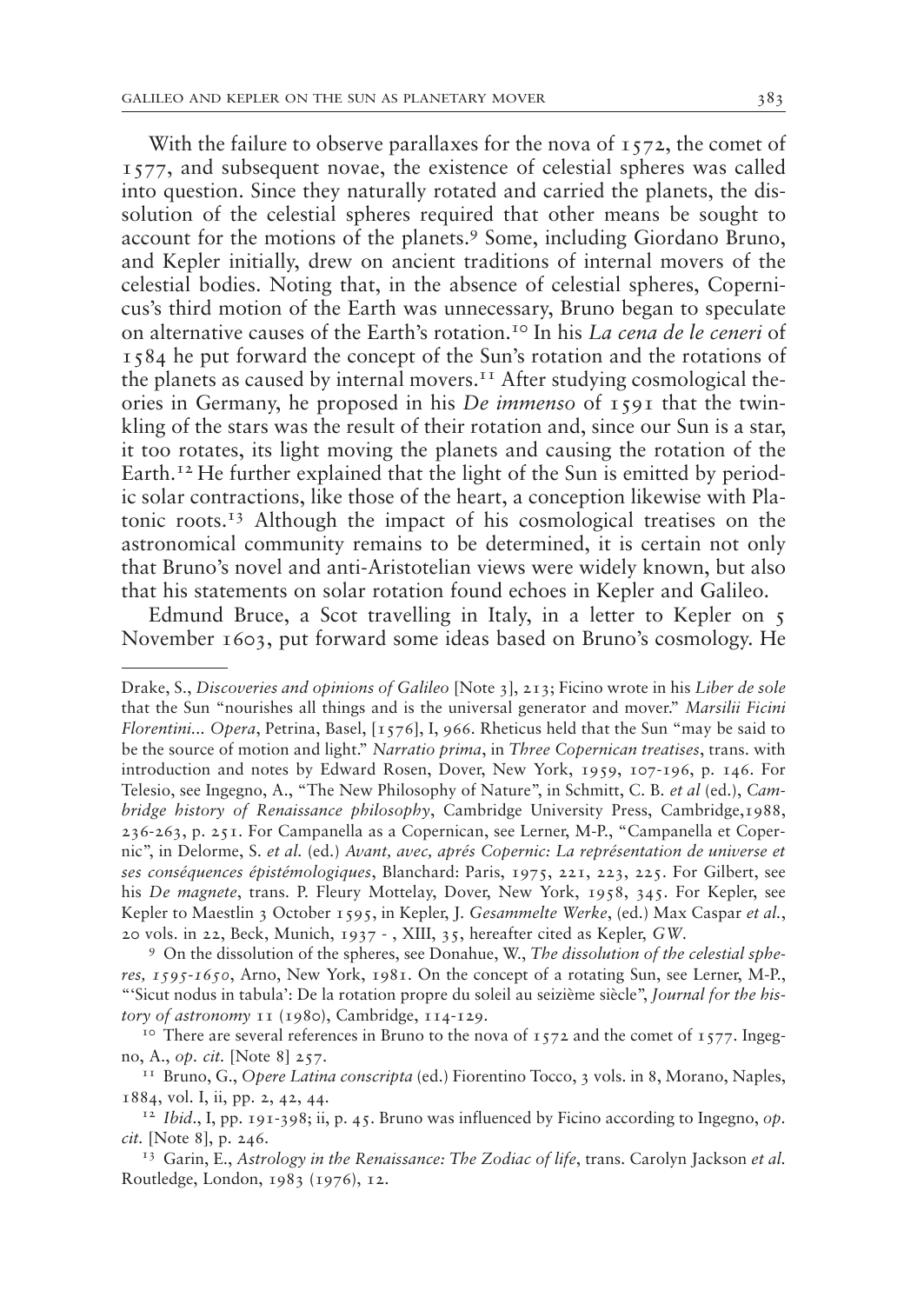maintained that the Sun, at the center of the planetary orbits, turns on its axis and thereby drives the planets around in their orbits, the more distant more slowly than those closer to the Sun. The light of the stars, he went on, is due to their motion, not their matter. Several years later, on  $\zeta$  April 1610, Kepler commented that he had forgotten this letter, but marveled that it truly summarizes his celestial physics as found in his *Astronomia nova*. 14 Neither Kepler nor Galileo accepted Bruno's ideas on the infinity of the universe. While no works by Bruno were to be found in Galileo's library, when Galileo arrived in Padua, he frequently used the library of Cosimo Pinelli, who was very much interested in Bruno's philosophy.<sup>15</sup> Kepler, unlike Galileo, referred to Bruno in his work and correspondence and chided Galileo for failing to mention Bruno in his work.<sup>16</sup>

Kepler and Galileo had first become aware of each other, and began a correspondence after Galileo received two copies of Kepler's *Mysterium cosmographicum* in 1597. Galileo's response on 4 August of that year indicated his interest in the work and expressed his own Copernican sentiments.<sup>17</sup> Before the development of his more mature celestial mechanics, Kepler's *Mysterium* included a possible role for the Sun in moving the planets.<sup>18</sup> Galileo's interest in Kepler's first book, beyond its preface, which is all he had read before he quickly wrote a letter of thanks to Kepler, is reflected in the "Platonic" cosmogonies proposed in his *Dialogue* and the *Two new sciences*. Galileo does not refere to Kepler in these passages, but his debt to Kepler is seen in a manuscript in which he used data on planetary distances and speeds provided in chapter 21of Kepler's book. Galileo refers to his cosmogonical passages as based on Plato, but nowhere in the *Timaeus* is a description like Galileo's or Kepler's to be found.<sup>19</sup> That may also have been behind the ambiguous reference by Edmund Bruce, then in

<sup>17</sup> Kepler, *GW*, XIII, 130-131.

<sup>18</sup> Kepler, J., *Mysterium cosmographicum*: *The secret of the universe*, trans. A. M. Duncan, introduction and commentary by E. J. Aiton, preface by I. B. Cohen, Abaris, New York, 1981, 199, chs. 20-21.

<sup>14</sup> Kepler, *GW*, XIV, 450-51.

<sup>15</sup> Yates, F. A., *Giordano Bruno and the Hermetic tradition*, University of Chicago Press, Chicago, 1964, 358-59, citing Antonio Favaro, *Galileo Galilei e lo studio di Padova*, Florence, 1883, 226.

<sup>16</sup> Martin Hasdale to Galileo 15 April 1619. Galileo, *Opere*, X, 315; Kepler, *GW*, VI, 300-301. See also Kepler, J., *Dissertatio cum Nuncio Sidereo nuper ad mortales misso a Galilaeo Galilae*, Sedesanus, Prague, 1610, in Kepler, *GW*, IV, 308; also Kepler, J., *Kepler's conversation with Galileo's Sidereal Messenger*, trans. with introduction and notes by Edward Rosen, New York, Johnson Reprint, 1965, 22. For Kepler's knowledge of Bruno's ideas, see also Kepler, *GW*, IV, 289, 302, 304-305, 308-309, 317; VII, 43; XVI, 142.

<sup>19</sup> Galileo, *Dialogue*, 20-21, 29; Galileo, Opere, VII, 44-45, 53ff.; Galileo, *Two new sciences*, 233. See Drake, S., "Galileo's 'Platonic' cosmogony and Kepler's *Prodromus*", *Journal for the history of astronomy* 4 (1973), Cambridge, 174-191. Mersenne and Gassendi also sought them in Plato, but couldn't find anything like Galileo's descriptiont. Sambursky, S., "Galileo's attempt at cosmogony", *Isis*, 53 (1962), 460-464, p. 463.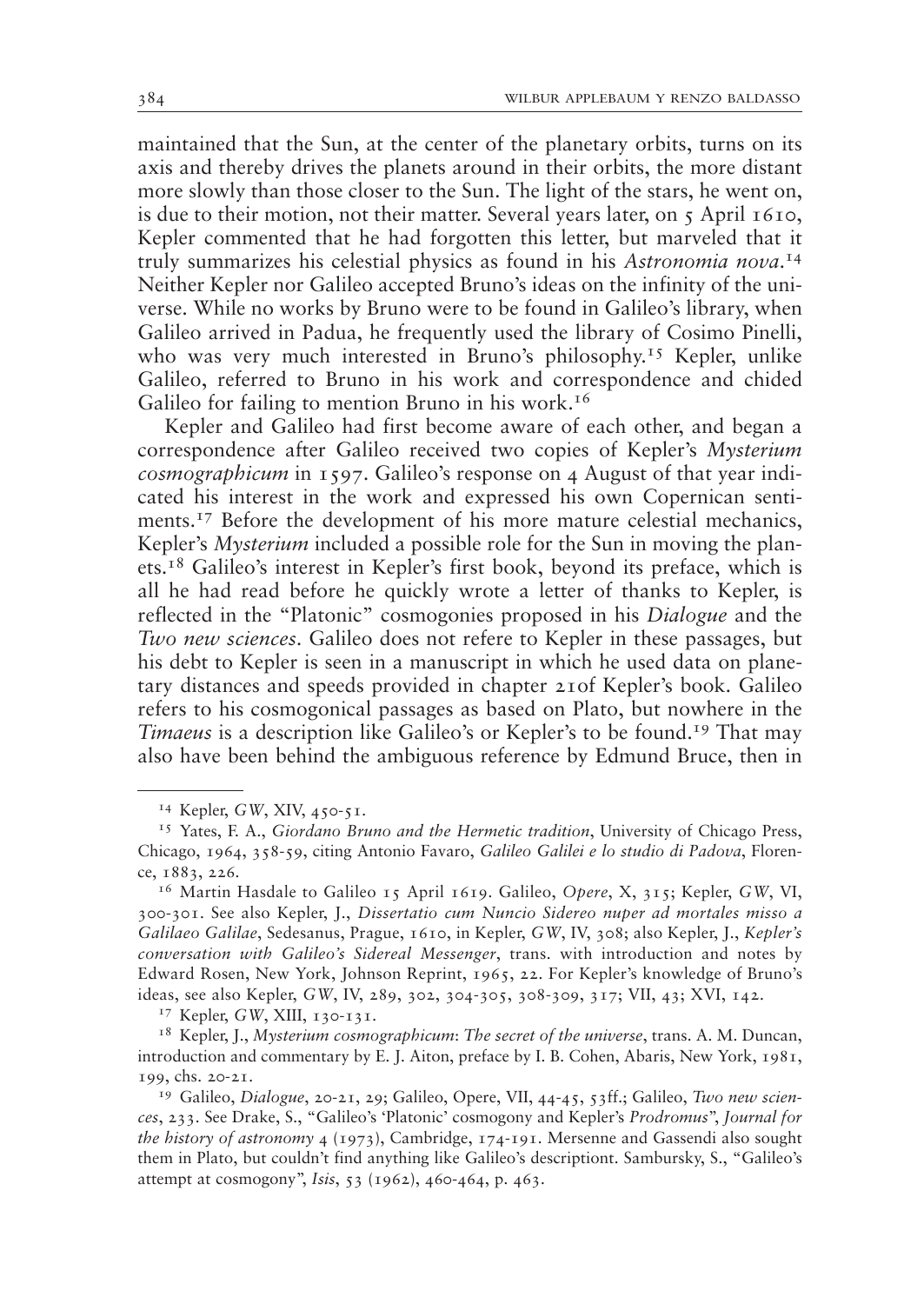Padua, in a letter to Kepler, dated 21 August 1603, alleging that Galileo was lecturing on Kepler's ideas without acknowledgment.<sup>20</sup>

According to Bruno, the pulsation of the Sun is analogous to the systole of the heart, which thereby provides vital spirit to the body's organs, and is the means by which the Sun emits light. That concept is also found in Kepler's *De stella nova* of 1606. <sup>21</sup> Galileo was familiar with that work –he owned a copy– and he used Kepler's argument in it in reply to objections to Copernicus's stretching of the stellar sphere.<sup>22</sup> Kepler, however, would substitute means other than Bruno's idea of the Sun's light as the planetary mover. In his *Astronomia* nova of 1609, he also dispensed with his earlier views concerning a solar soul or planetary souls. Still subscribing to the Aristotelian principle that everything that moves must have a mover, Kepler used the term *inertia*, by which he meant a tendency of bodies to remain at rest or come to rest in the absence of a mover or moving force. His celestial dynamics, therefore, proposed his rotating Sun with quasi-magnetic emissions acting like levers to move the planets non-uniformly in elliptical orbits. Galileo may not have read the entire work, although he had a copy, but the front of the book has a summary of each chapter, including chapter  $34$ , where the hypothesis of a rotating Sun is set out.<sup>23</sup>

Galileo's publication of his *Sidereus nuncius* in 1610 elicited a prompt response from Kepler in a letter to Galileo, to be published later that year as *Dissertatio cum Nuncio Sidereo*, which we may be sure was carefully perused by Galileo. There it could be read that "in the center of the world is the Sun, heart of the universe, font of light, source of heat, origin of life and cosmic motion."<sup>24</sup> Furthermore, in another part of that work Kepler reminded Galileo that in his *Astronomia nova* he had written that "the font of the motion of the five planets to be in the Sun itself. It is very probable therefore that the font of the earth's motion is the same as the font of the motions of the rest of the five planets; namely, the Sun."<sup>25</sup> In a letter to Galileo in January 1611, Kepler once again called Galileo's attention to his affirmation in the *Astronomia nova* that the Sun's rotation moved the Earth.<sup>26</sup>

Shortly after the publication of his *Sidereus nuncius*, Galileo turned his telescope to the Sun, possibly in the hope of finding evidence in support of Copernicus and perhaps stimulated by Kepler's and Bruno's speculations

<sup>20</sup> Kepler, *GW*, XIV, 441.

<sup>21</sup> *Ibid*., I, 235.

<sup>22</sup> Galileo, *Dialogue*, 269; Galileo, *Opere*, [Note 3], II, 280.

<sup>&</sup>lt;sup>23</sup> Galileo's copy is listed in Favaro. A, "La libreria di Galileo Galilei descritta ed illustrata", *Bulletino di bibliographia e di storia* 19 (1886), 219-293, p. 250. The likelihood of Galileo's having read at least the front matter of Kepler's book is seen in Galileo's notorious reference to Kepler's puerility in having the Moon as the cause of the tides. *Dialogue*, 462. The reference is to a passage in Kepler's Introduction to his *Astronomia nova*, Kepler, *GW*, III, 26.

<sup>24</sup> Kepler, J., *Kepler's conversation*, [Note 16], 42, 45.

<sup>25</sup> *Ibid.*, 42.

<sup>&</sup>lt;sup>26</sup> Kepler, GW, XVI, 357.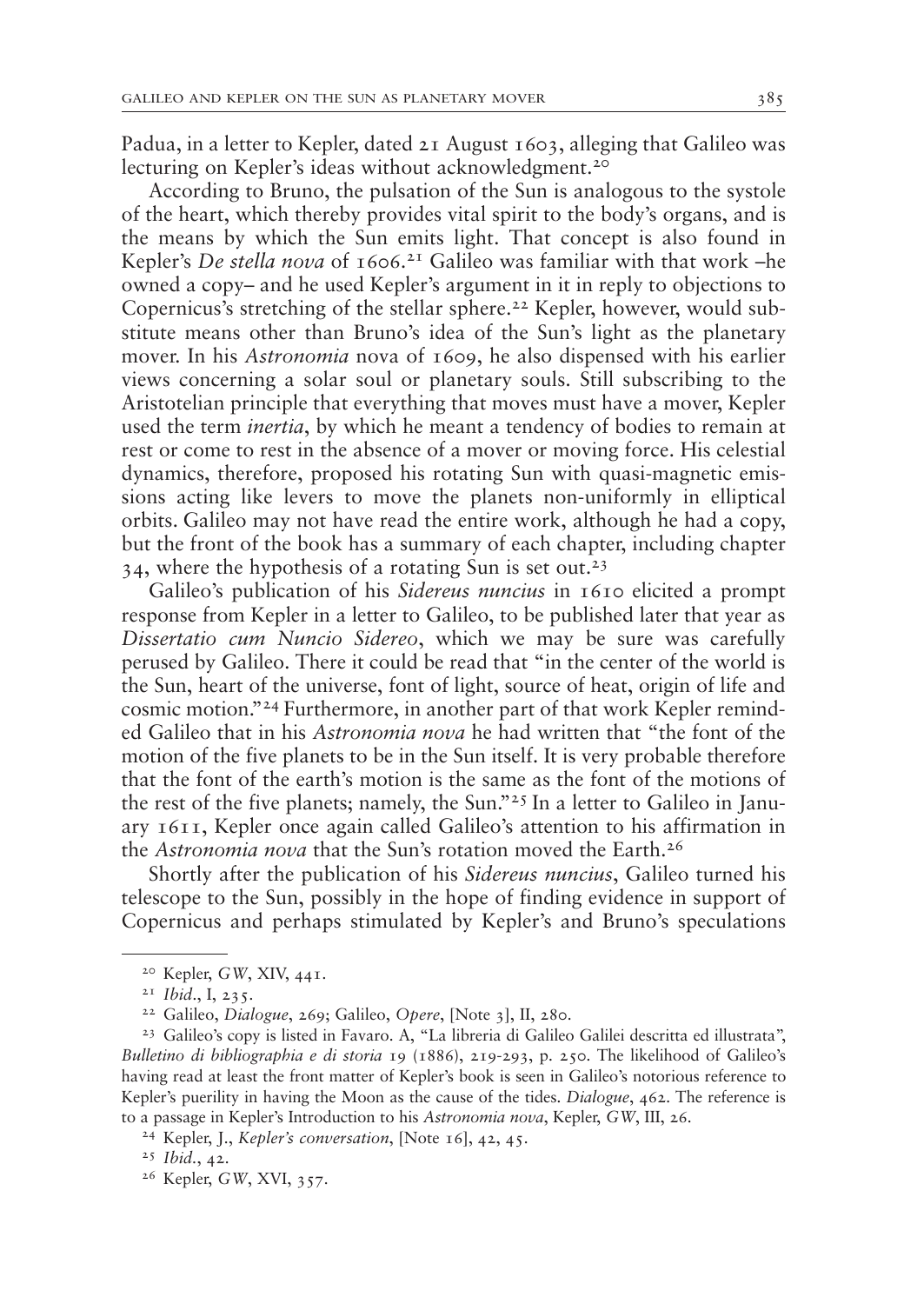and the tradition concerning the Sun's power. Early in April 1612, in the introduction to the first edition of his *Discourse on bodies in water*, after reviewing his telescopic discoveries, he announced his observation of certain dark spots seen on the solar body. By their changing positions on the Sun these spots suggested several options: the Sun may be rotating, or perhaps other celestial bodies like Mercury or Venus are revolving about it, or both alternatives are true. "The truth of these matters cannot be undervalued or dismissed".<sup>27</sup>

In the second edition of the *Discourse*, published in the autumn of 1612, Galileo states that

at last, my repeated observations have made me certain that those spots are substances contiguous with the surface of the solar body, and that many are produced and then dissolved continuously, some lasting for very brief intervals of time, and others for longer times, and they are carried around by the rotation of the Sun on itself, completing its period in approximately one month, an occurrence in itself most great and important for its consequences.<sup>28</sup>

Galileo also pointed out that the solar rotation was in the same direction as the revolutions of the planets.

To what extent was Galileo aware of Bruno's ideas on the rotating Sun? There is no reference to Bruno at all in anything Galileo published or in his manuscripts. Although they shared a belief in the revolution of the planets about the Sun, Bruno's ideas deviated in significant respects from those of Galileo and Copernicus. Bruno sought in Copernicus support for the metaphysical and religious beliefs on which his philosophy was based.<sup>29</sup> Although Bruno's condemnation does not seem to have been based on his Copernicanism, his Copernican beliefs were doubtlessly seen as heretical in a "broad sense". He was asked at his trial to abjure his belief in the motion of the Earth.<sup>30</sup> Although there can be no doubt that Galileo knew of Bruno's ideas, he must have felt that referring to Bruno in the climate of the day would not have been helpful for the promotion of Copernicanism or for his own safety.<sup>31</sup>

<sup>27</sup> Galileo, O*pere*, V, 287-88. Galileo was at the time unaware of the publication of Johann Fabricius's *De maculis in sole observatis et apparente earum cum sole conversione*, Wittenberg, 1611, which held that the spots were on the Sun's surface and that it was likely that the Sun rotated on its axis.

<sup>28</sup> Galileo, *Opere*, IV, 64. See also his letter of May 26, 1612 to Prince Cesi along similar lines, *Opere,* XI, 301-302, and to Maffeo Barberini on June 2 of that year, *Opere*, XI, 304- 306. Kepler seems to have written to Galileo some time after 1613 on sunspots, but that letter has been lost. *Kepler's Conversation* [Note 16], 98, n. 180.

<sup>29</sup> McMullin, E., "Bruno and Copernicus," *Isis* 78 (1987), Washington, D.C., 55-74.

<sup>30</sup> Fantoli, A., *Galileo: For Copernicanism and for the Church*, trans. George V. Coyne, Vatican Observatory Publications, Vatican City, 1996 (1994), 45 n. 61, 244.

<sup>31</sup> *Ibid*., 35.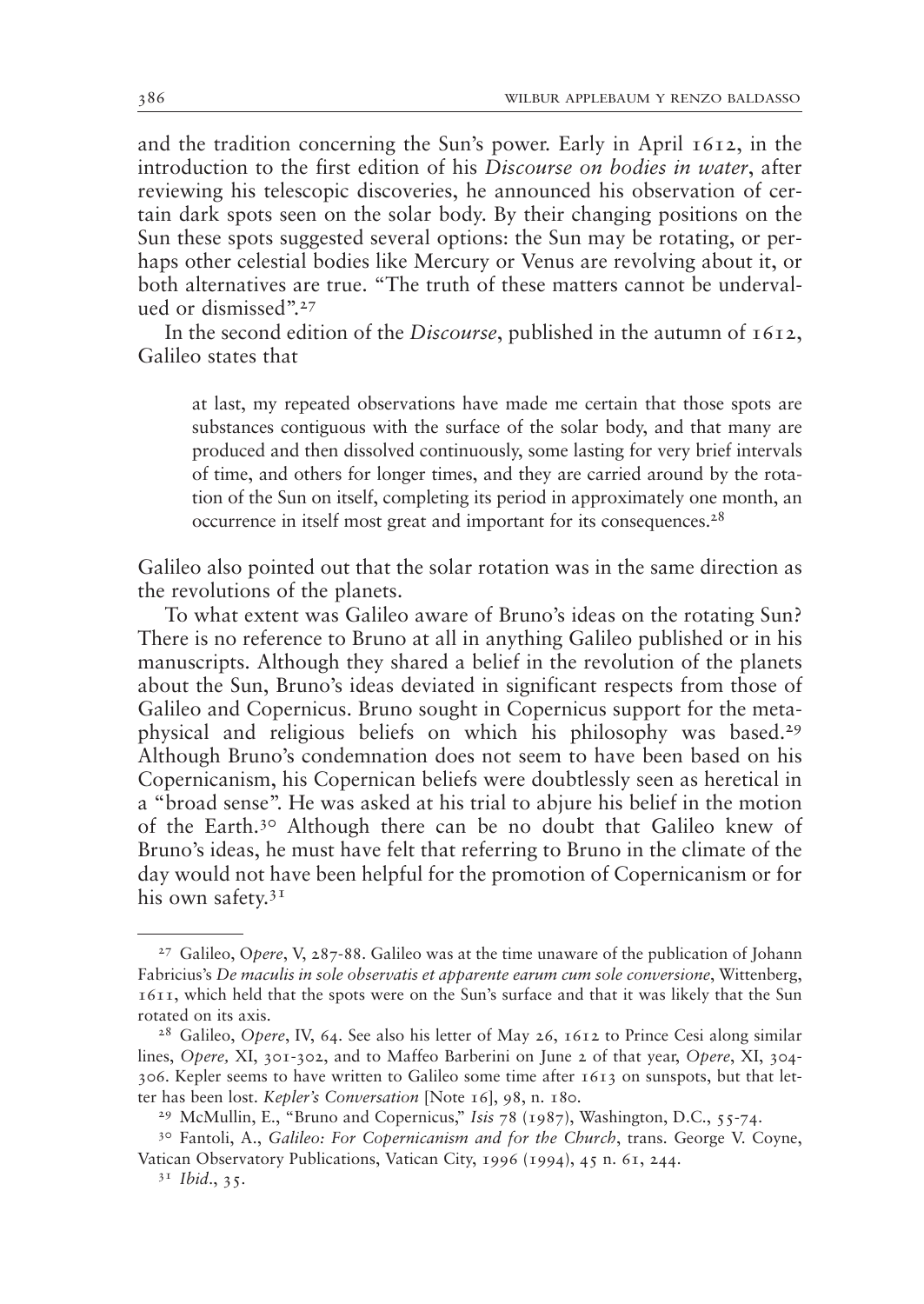What had been speculation on the part of Bruno and Kepler about the role of the Sun in moving the planets, Galileo felt had been established by his discovery of the sunspots as a phenomenon of the solar surface. He wrote Benedetto Castelli in December 1613 that he had "revealed and necessarily demonstrated that the globe of the sun is turned on its [own] axis, making an entire revolution in about one lunar month in the same direction in which all the other celestial rotations take place".<sup>32</sup> He went on to say that if the Sun were halted by Joshua as in the Biblical account, the rotation of the earth would cease. In a subsequent letter to Dini in March  $1615$ , Galileo reiterated these points, and also added answers to objections from Scripture referring to a mobile Sun.<sup>33</sup>

In his famous letter to the Grand Duchess Christina, likely written in 1615, Galileo made the same points with some elaborations as he had in his letters to Castelli and Dini.

I think that although the solar body does not move from the same place, it turns on itself, completing an entire rotation in about one month, as I feel I have conclusively demonstrated in my *Sunspot Letters*; this motion is sensibly seen to be inclined southward in the upper part of the globe, and thus to tilt norward in the lower part, precisely in the same manner as the revolutions of all planetary orbs... insofar as it is the greatest minister of nature and, in a way, the heart and soul of the world, it transmits to the surrounding bodies not only light but also (by turning on itself} motion; thus, just as all motion of an animals limbs would cease if the motion of its heart were to cease, in the same way if the sun's rotation stopped then all planetary revolutions would also stop.<sup>34</sup>

Stillman Drake insists that Galileo's arguments in the letters to Castelli, Dini, and the Grand Duchess, unlike Kepler's, were "purely logical" and "meant to show his adversaries on their own grounds they would be obliged to abandon literal interpretation" of the Bible.<sup>35</sup> Perhaps Drake, by

<sup>35</sup> See, for example, Drake, *Galileo at Work* [Note 8], 492 n. 16. This issue, among others, is addressed by Rossi, P. "Galileo e il libro del Salmi", in *La scienza e la filosofia dei moderni*",

<sup>32</sup> Galileo, *Opere*, V, 287-88. Trans. Stillman Drake, *Galileo at Work* [Note 8], 229. The Sun, like the heart in the middle of the body was a common theme in the Middle Ages. Grant, *op. cit.*[Note 6], 227-33; Garin, *Astrology* [Note 13], 11.

<sup>33</sup> *Opere,* V, 304-305. Nicole Oresme in the 14th century had also pointed out that "when the Sun stopped in Joshua's time, the entire heavens ceased moving." *Le livre du ciel et du monde*, ed. Albert D. Menut and Alexandre J. Donomy, trans. Albert D. Menut, University of Wisconsin Press, Madison, 1968, 375.

<sup>34</sup> Galileo, *Opere*, V, 345. Finocchiaro, M. A., *The Galileo affair: A documentary history*, University of California Press, Berkeley and Los Angeles, 1989, 116. John Wilkins, later to become a founding member of the royal Society of London, published a work of popular science, whose frontispiece depicted Copernicus, Galileo and Kepler under a shining Sun, which says "Omnibus Do lucem, calorem, motum". Wilkins, J. *A discourse concerning a new world & another planet*, Maynard, London, 1640.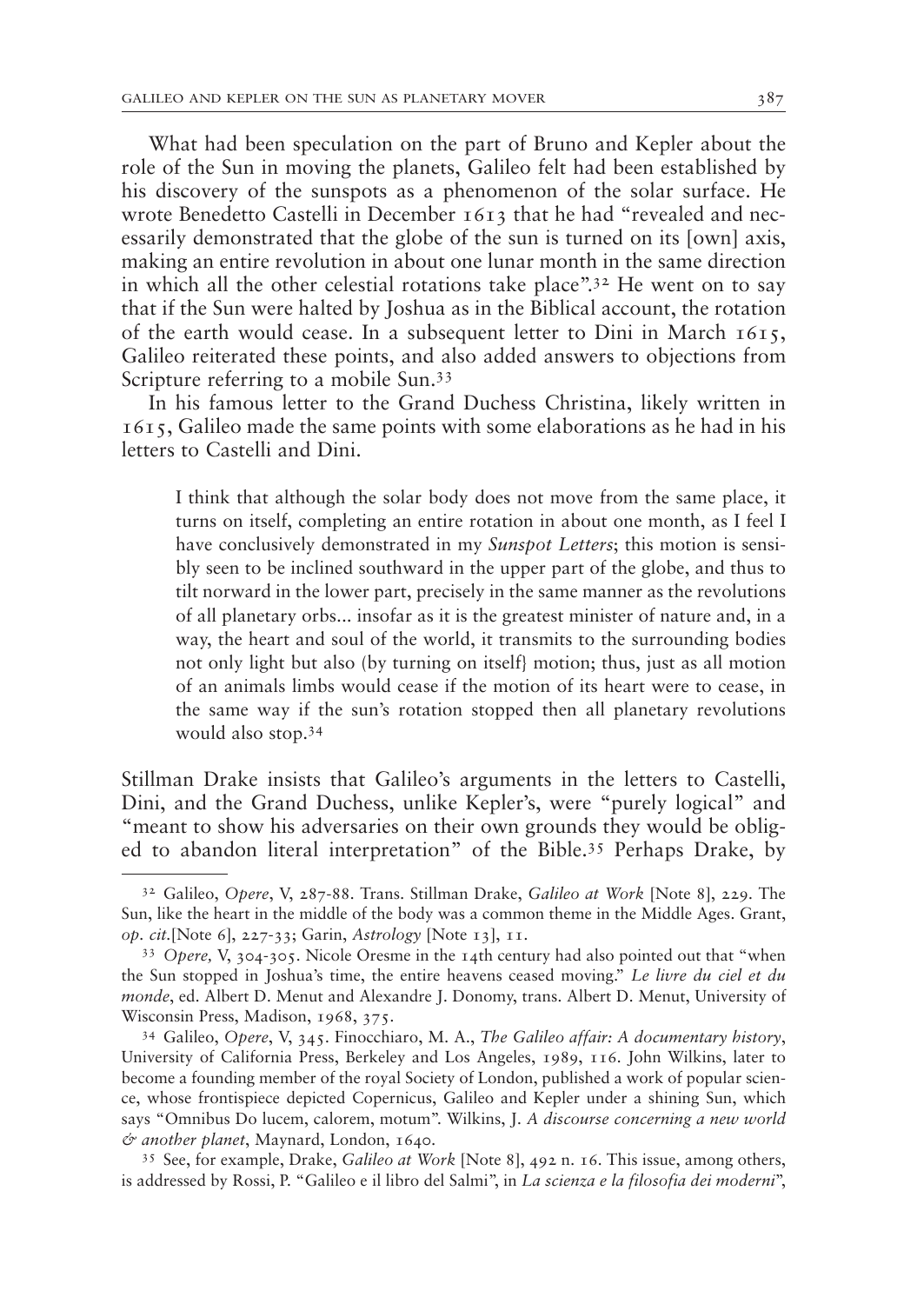stressing Galileo's Biblical hermeneutics, wished to indicate that at this point Galileo was not yet entirely convinced of the Sun as planetary mover, since he would not publish his opinion for many years. Galileo, however, certainly appears to be convinced of a physical relationship between the solar rotation and the revolution of the Earth and the other planets. Galileo also felt it important that observations of the sunspots showed that the Sun rotated uniformly in a lunar month; such a period would make it possible to explain the motion of the Moon around the Earth.<sup>36</sup> Moreover, in his letter to the Grand Duchess, Galileo chose not to limit his argument to the point made before his citation of his sunspot "evidence" about the weakness of a literal interpretation of the Bible.

Galileo did not publish on the idea of the Sun as planetary mover until additional evidence for it came to him shortly before the publication of his *Dialogue*. Francesco Sizzi's discovery of the variation in the course of a year in the inclination of the Sun's axis of rotation to the ecliptic came to Galileo's attention. Christopher Scheiner had also written about the phenomenon in his *Rosa Ursina* of 1630. <sup>37</sup> In the *Dialogue* Galileo elaborates on the role of the rotating Sun as planetary mover without raising any of the issues in Biblical interpretation in his letters written during the second decade of the century.<sup>38</sup>

Galileo's supposed lack of interest in celestial dynamics is also contradicted by his discussion in the Fourth Day of his *Dialogue* on the tides as demonstrating the double motion of the Earth. His comments on the role of the Moon in the spring and neap tides, in particular, illustrates his interest in and concern with celestial dynamics. Galileo here speaks of a "force [*virtù*] which moves the earth and moon around the sun".<sup>39</sup> He goes on to say that the Earth and the Moon would move more rapidly when closer to the Sun than when farther. "From this it may be clear that the annual movement of the earth along the ecliptic is not uniform, and that its irregularity derives from the Moon and has its periods and restorations monthly".

Galileo's description of the motions of the Earth and Moon is certainly not how Kepler describes the non-uniform terrestrial motion, but what is of interest here is that up to that point only Kepler (and his very few followers) had been thinking of a solar *power* and non-uniform planetary motion. Did Galileo independently conceive of non-uniform motion of the earth in ignorance of Kepler's position or, rejecting Kepler's quasi-magnetic forces, did he see in the pendulum, which he cited by analogy, a mechanical and more rea-

Bollati Boringheri, Torino, 1989, 67-89, and Bucciantini. M., "Dopo il Sidereus Nuncius: Il Copernicanismo in Italia tra Galileo e Kepler", *Nuncius* 9 (1994), 15-35.

<sup>36</sup> Galileo, *Dialogue*, 345.

<sup>37</sup> Drake, S., "Sunspots, Sizzi, and Scheiner", in Drake, S., *Galileo studies: Personality, tradition and revolution,* University of Michigan Press, Ann Arbor, 1970, 177-199, p. 180.

<sup>38</sup> Galileo, *Dialogue*, 345ff., 462; Galileo, *Opere*, VII, 372.

<sup>39</sup> *Ibid.*, 453; Galileo, *Opere*, VIII, 477-478. Galileo also uses "magnetic force" as an analogy to explain why the Moon keeps only one face toward the Earth. *Dialogue*, 67.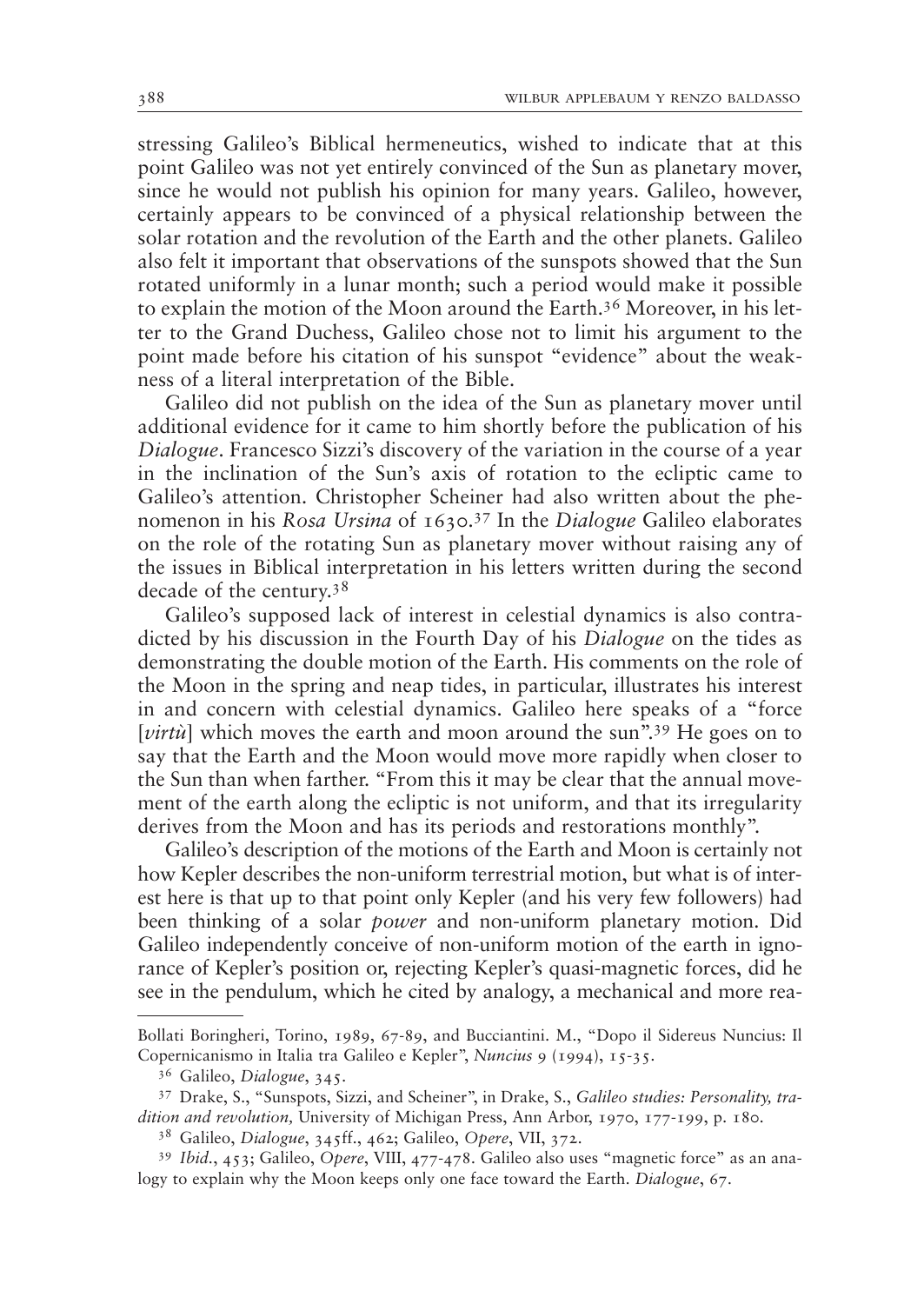sonable explanation for an increase in planetary speed with proximity to the sun, an idea which might be of service for his theory of the tides? In any case, Galileo could have read in Kepler's works the astronomer's conjecture about the Sun's power as the cause of each planet's variation in speed as a function of its changing distance from the Sun in the course of its orbit. Kepler had gone beyond the observations of the ancients that each planet's speed in its homocentric orbit is slower the farther it is from the Sun.

Why didn't Galileo address, as Kepler had, in his speculations, the means by which the Sun moves the planets? One may be convinced, as were Kepler and Galileo, that two distinct processes or sets of observations are related in some manner, and yet be unable to demonstrate convincingly that one is a consequence of the other. With regard to the relationship between a rotating Sun and planetary motion, Kepler was willing to speculate, while Galileo was not. The medieval theory of the emission of *species*, whose function was to excite or engender activity across an intervening space in a body with which they come in contact was initially used by Kepler to account for the role of the Sun in planetary motion. Kepler later, in his *Epitome of Copernican astronomy* (1618-1621), abandoned what he had called "immaterial species" for a corporeal force.<sup>40</sup> Neither concept would have suited Galileo, who did not speculate on the means by which the solar *virtù* accomplished the revolutions of the planets, as did Kepler. Kepler justified his speculations thus:

For since I have mingled celestial physics with astronomy in this work, no one should be surprised at a certain amount of conjecture. This is the nature of physics, of medicine, and of all the sciences which make use of other axioms besides the most certain evidence of the eyes.<sup>41</sup>

This was not for Galileo: "I think that in disputes about natural phenomena one must begin... with sensory experience and necessary demonstrations".<sup>42</sup> He has Salviati expound on this in the *Dialogue*.

I did not say that the earth has neither an external nor an internal principle of moving circularly; I say that I do not know which of the two it has. My not knowing this does not have the power to remove it... that which makes the earth move is a thing similar to whatever moves Mars and Jupiter...

He just does not know the "motive power."<sup>43</sup> In the *Two new sciences*, in response to the same problem, Salviati urges his listeners to move away

<sup>40</sup> Kepler, *GW*, III, 34; VII, 299.

<sup>41</sup> *Ibid*., III, 19; Kepler, J., *New astronomy*, trans. W. H. Donahue, Cambridge University Press, Cambridge, 1992, 47.

<sup>42</sup> From the letter to the Grand Duchess. Finocchiaro, M. A. *The Galileo affair* [Note 34], 116.

<sup>43</sup> Galileo, *Dialogue*, 234.